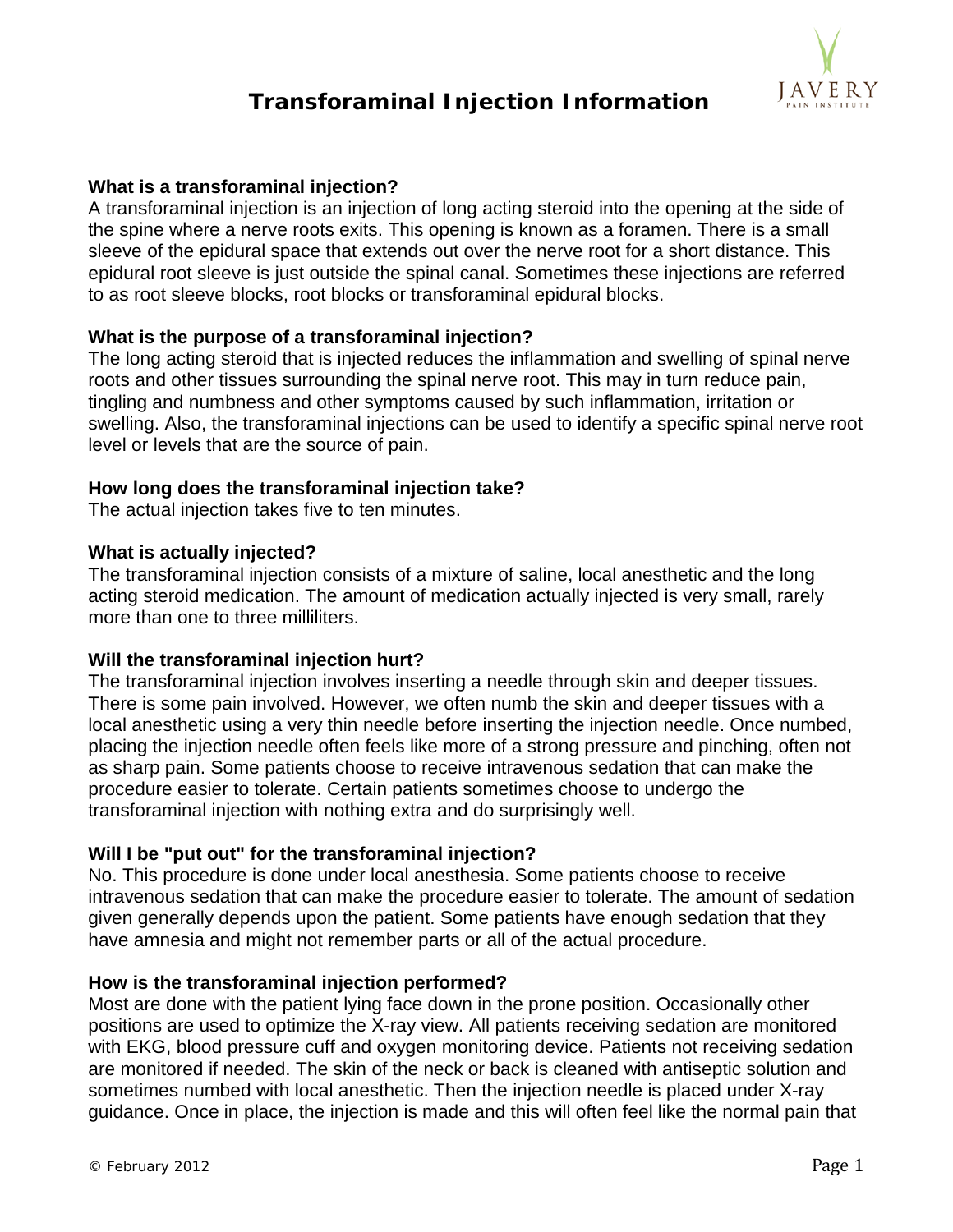

# **Transforaminal Injection Information**

the patient feels in the distribution of that particular spinal nerve root. Finally, the needle is removed and an adhesive bandage is applied.

# **What should I expect after the transforaminal injection?**

Immediately after the injection, you may feel like your arm or leg is slightly heavy and may be numb, depending on where the injection was done and how much local anesthetic was used. Even so, despite the numbness, most patients can still actively move their arm or leg. This strange effect comes from the concentration of the local anesthetic and not from the amount of local anesthetic. Also, you may notice that your pain may be gone or quite less. This immediate effect is also due to the local anesthetic injected. This will last only for a few hours. Your pain may return and you may have some soreness or aching for a day or two. This is due to the mechanical process of needle insertion, as well as initial irritation from the medications injected. You should start noticing pain relief starting the third day or so.

# **What should I do after the transforaminal injection?**

Any patient receiving sedation must have a ride home. Patients not receiving sedation might be able to drive, although there may be sufficient numbness to make driving difficult, if not impossible for several hours. Thus, we generally advise all patients to have a ride home or backup plans in case one is needed. Most patients are advised to take it easy for a day or so after the procedure until the medication has a chance to work. However, most patients can perform any activity that they could perform before the procedure.

# **Can I go back to work the next day?**

You should be able to go back to work the next day unless the procedure was extensive or complicated and involved a large number of levels. Usually you will feel some soreness or aching at the injection site only.

# **How long does the effect of the medication last?**

The immediate effect is usually from the local anesthetic injected. This wears off in a few hours. The steroid starts working in about 3 to 5 days and its effect can last for several days to several months.

# **How many transforaminal injections do I need to have?**

If the first transforaminal injection does not relieve your symptoms within two weeks, you might be recommended to have a second injection. Similarly, if the second transforaminal injection does not completely relieve your symptoms in about a week to two weeks, you may be recommended to have a third injection. If there was no improvement after two injections, it is unlikely that a third transforaminal injection will help.

# **Can I have more than three transforaminal injections?**

In a six-month period, most patients do not receive more than three injections. This is because the effect of the medication injected frequently lasts for six months or more. If three injections have not helped you much, it is not too likely that you will get any further benefit from more injections. Also, giving more injections will increase the likelihood of side effects from the medications injected.